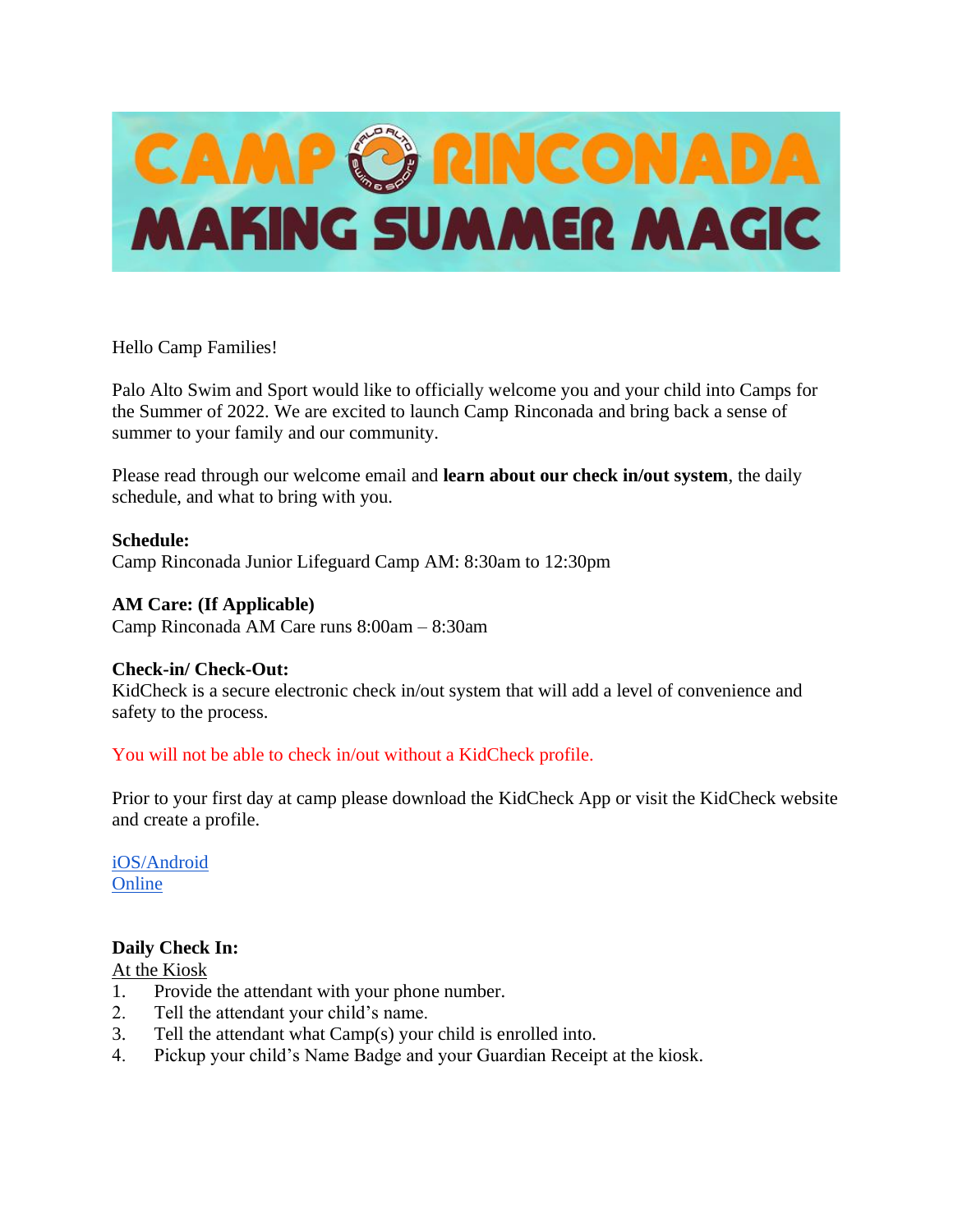Using the App

- 1. Select Check-In at the bottom.
- 2. Select Use Express Check-In.
- 3. Select Start a New Check-In.
- 4. Select Your Camp(s) (if your child is in AM and PM select both).
- 5. Select Your Child.
- 6. Submit Check-In (when in Bluetooth range of the Express Hub).
- 7. Pickup your child's Name Badge and your Guardian Receipt at the kiosk.

Day 1 check in may take longer than expected. Please plan accordingly.

# **Daily Check Out:**

- 1. Provide the attendant with your phone number.
- 2. Provide the attendant with your child's name and Guardian Receipt.
- 3. The attendant will radio the counselors and your child will meet you at the kiosk.

# **Camp Schedule:**

Each day the group will go through a series of activities in relation to lifeguard preparation and training.

- 1. **Water Time:** Each group will do several exercises underwater, work as a team to reach goals and practice entering/exiting the pool as it pertains to water safety
- 2. **Land/Deck Training:** There will be field exercises that include obstacles and timed training. A fun and competitive way to keep students engaged and energized!

# **What to Bring**:

- 1. A towel
- 2. Swimsuit (changing rooms will be available)
- 3. Sunscreen / We have some, but if a specific kind is needed, please bring it.
- 4. Snacks & Beverage (No snacks will be provided.)
- 5. Tennis Shoes for lawn game
- 6. Backpack or bag to store these items
- 7. Hat; nice to have, but not required
- 8. Sweat shirt
- 9. Facemask (optional)

\*Your camper will need to bring their things to and from home and camp daily.

\*\* If your camper is enrolled in both AM and PM Camps, please pack them a lunch

# **COVID 19**: